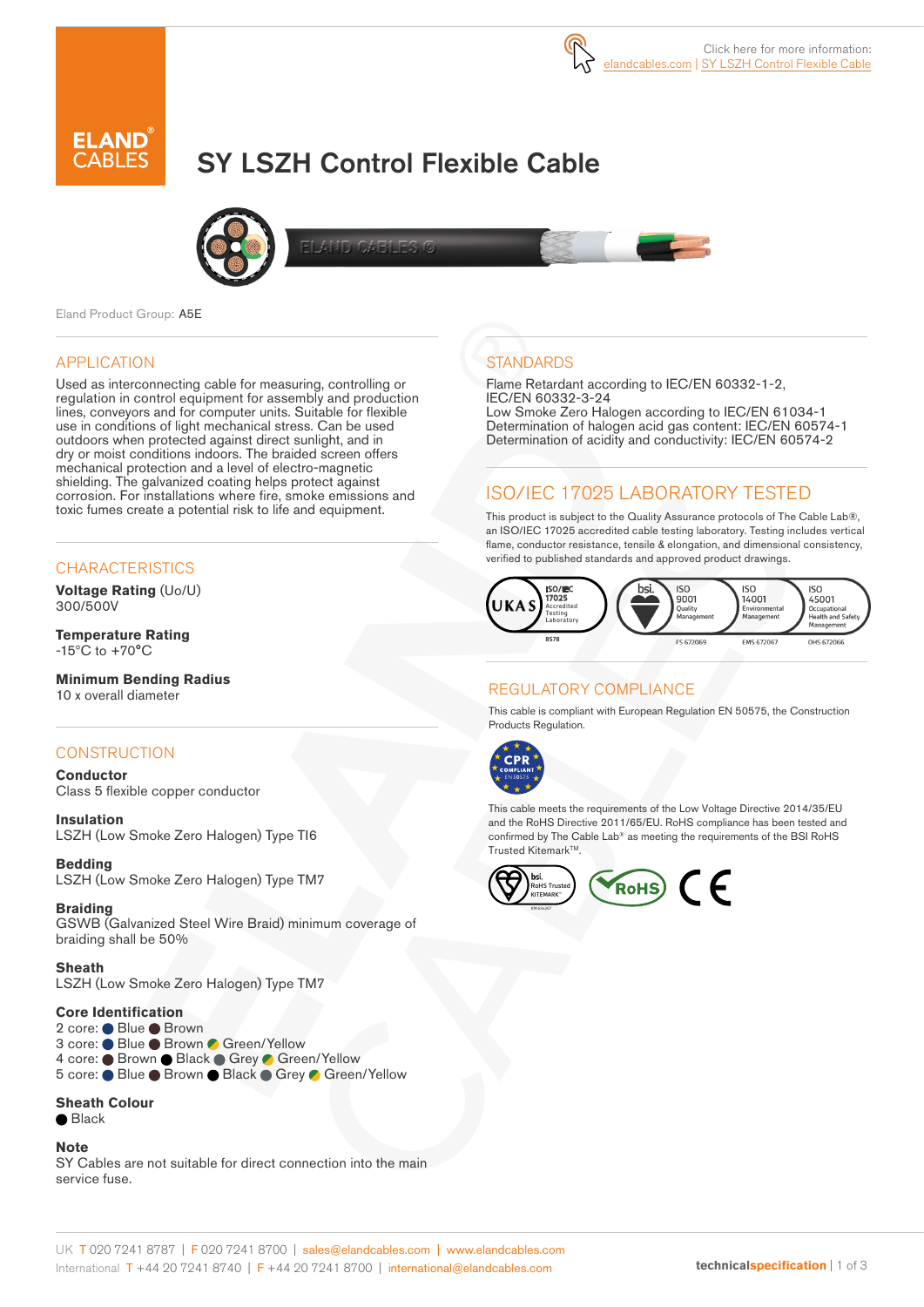### DIMENSIONS

| <b>ELAND PART</b><br>NO. | NO. OF<br><b>CORES</b> | <b>NOMINAL CROSS</b><br><b>SECTIONAL AREA</b><br>mm <sup>2</sup> | OF INSULATION<br>mm | NOMINAL THICKNESS NOMINAL THICKNESS<br>OF BEDDING<br>mm | <b>NOMINAL DIAMETER</b><br>OF GSWB<br>mm | NOMINAL DIAMETER<br>OF SHEATH<br>mm | NOMINAL OVERALL<br><b>DIAMETER</b><br>mm | <b>NOMINAL</b><br><b>WEIGHT</b><br>kg/km |
|--------------------------|------------------------|------------------------------------------------------------------|---------------------|---------------------------------------------------------|------------------------------------------|-------------------------------------|------------------------------------------|------------------------------------------|
| A5E2015                  | $\overline{2}$         | 1.5                                                              | 0.5                 | 0.5                                                     | 0.24                                     | 0.8                                 | 8                                        | 109                                      |
| A5E3010                  | 3                      | $\overline{1}$                                                   | 0.5                 | 0.5                                                     | 0.24                                     |                                     | 8                                        | 114                                      |
| A5E3015                  | 3                      | 1.5                                                              | 0.5                 | 0.5                                                     | 0.24                                     |                                     | 9                                        | 138                                      |
| A5E3025                  | 3                      | 2.5                                                              | 0.6                 | 0.5                                                     | 0.24                                     |                                     | 10                                       | 188                                      |
| A5E3040                  | 3                      | $\overline{4}$                                                   | 0.6                 | 0.6                                                     | 0.24                                     |                                     | 12                                       | 256                                      |
| A5E3060                  | 3                      | 6                                                                | 0.7                 | 0.6                                                     | 0.24                                     | 1.1                                 | 14                                       | 352                                      |
| A5E4015                  | $\overline{4}$         | 1.5                                                              | 0.5                 | 0.5                                                     | 0.24                                     | $\mathbf{1}$                        | 10                                       | 161                                      |
| A5E4025                  | 4                      | 2.5                                                              | 0.6                 | 0.5                                                     | 0.24                                     |                                     | 11                                       | 223                                      |
| A5E4040                  | $\overline{4}$         | $\overline{4}$                                                   | 0.6                 | 0.6                                                     | 0.24                                     | $\overline{1}$                      | 13                                       | 310                                      |
| A5E4060                  | $\overline{4}$         | 6                                                                | 0.7                 | 0.6                                                     | 0.24                                     | 1.1                                 | 15                                       | 430                                      |
| A5E5015                  | 5                      | 1.5                                                              | 0.5                 | 0.5                                                     | 0.24                                     |                                     | 10                                       | 189                                      |
| A5E5025                  | 5                      | 2.5                                                              | 0.6                 | 0.6                                                     | 0.24                                     | 1                                   | 12                                       | 264                                      |
| A5E5060                  | 5                      | 6                                                                | 0.7                 | 0.6                                                     | 0.24                                     | 1.2                                 | 16                                       | 523                                      |
| A5E510                   | 5                      | 10                                                               | 0.8                 | 0.8                                                     | 0.3                                      | 1.2                                 | 20                                       | 822                                      |
| A5E516                   | 5                      | 16                                                               | 0.9                 | 0.8                                                     | 0.3                                      | 1.4                                 | 24                                       | 1217                                     |

# **CONDUCTORS**

Class 2 Stranded Conductors for Single Core and Multi-Core Cables

| NOMINAL CROSS<br>SECTIONAL AREA | MAXIMUM DIAMETER OF WIRES<br>IN CONDUCTOR | MAXIMUM RESISTANCE OF CONDUCTOR AT 20°C<br>ohms/km<br>Plain Wires |  |  |
|---------------------------------|-------------------------------------------|-------------------------------------------------------------------|--|--|
| mm <sup>2</sup>                 | mm                                        |                                                                   |  |  |
|                                 | 0.21                                      | 19.5                                                              |  |  |
| 1.5                             | 0.26                                      | 13.3                                                              |  |  |
| 2.5                             | 0.26                                      | 7.98                                                              |  |  |
| $\overline{4}$                  | 0.31                                      | 4.95                                                              |  |  |
| 6                               | 0.31                                      | 3.3                                                               |  |  |
| 10                              | 0.41                                      | 1.91                                                              |  |  |
| 16                              | 0.41                                      | 1.21                                                              |  |  |

The above table is in accordance with BS EN 60228 (previously BS 6360)

# ELECTRICAL CHARACTERISTICS

### Current Carrying Capacity at 30ºC

| NOMINAL CROSS<br><b>SECTIONAL AREA</b> | <b>CURRENT CARRYING CAPACITY</b><br>Amps |        |  |  |  |
|----------------------------------------|------------------------------------------|--------|--|--|--|
| mm <sup>2</sup>                        | In Conduit                               | In Air |  |  |  |
|                                        | 12                                       | 20     |  |  |  |
| 1.5                                    | 15                                       | 24     |  |  |  |
| 2.5                                    | 20                                       | 32     |  |  |  |
| $\overline{4}$                         | 25                                       | 42     |  |  |  |
| 6                                      | 33                                       | 54     |  |  |  |
| 10                                     | 45                                       | 73     |  |  |  |
| 16                                     | 61                                       | 98     |  |  |  |